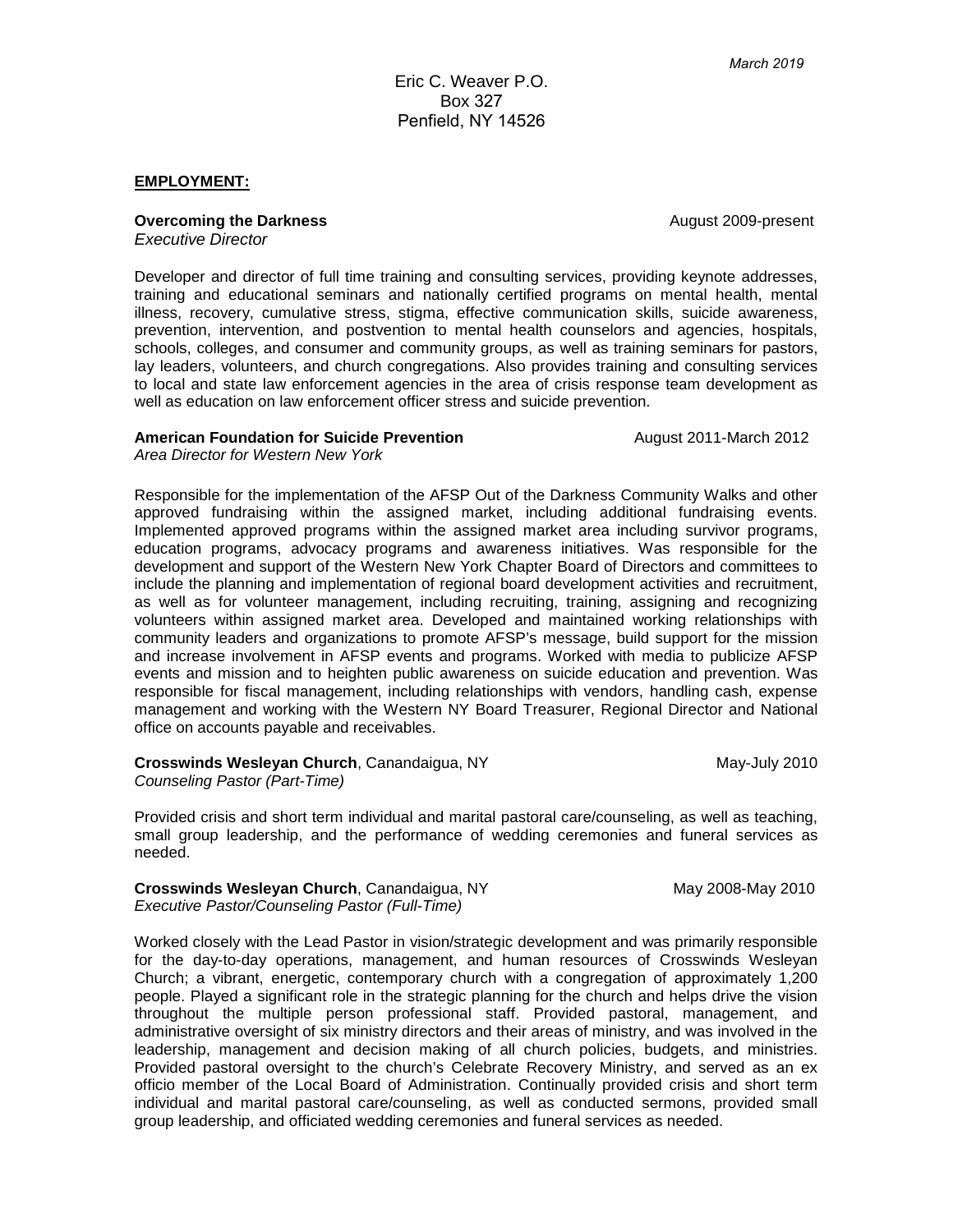### **Crosswinds Wesleyan Church**, Canandaigua, NY September 2005-May 2008 *Assistant Pastor (Full-Time)*

Provided coaching, encouragement, vision, and direction to fourteen volunteer-led caring ministries within Crosswinds Wesleyan Church. Responsible for the continued monitoring of each individual Caring Ministry, as well as pastoral and administrative leadership of the Celebrate Recovery Ministry as to mission, policies, and overall effectiveness. Monitored and explored the need for additional ministries, and responsible for managing the appropriate budgets for several ministry areas, including leadership, small groups, benevolence, and counseling scholarships. Provided crisis and short term pastoral care, as well as conducting sermons and performing wedding ceremonies and funeral services as needed.

| Rochester Psychiatric Center, Rochester, NY | Jan.-March 2006 |
|---------------------------------------------|-----------------|
| Peer Advocacy Coordinator                   |                 |

Provided coordination for the Peer Advocacy program. Provided educational training for Peer Advocates. Facilitated support groups for in-patient units, including youth and Forensic Unit patients.

**Rochester Police Department, Rochester, NY 1985-2005** *Police Sergeant*

Numerous Supervisory Patrol assignments; Patrol duties include supervision of police personnel, managing criminal investigations, and special assignments (to include SWAT, Tactical Unit, Professional Standards Section, Founder and Commanding Officer of the Emotionally Disturbed Persons Response Team, and served as the Department's Mental Health Coordinator).

## **Ontario County Sheriff's Department, Canandaigua, NY 1983-1985** 1983-1985

*Deputy Sheriff, Jail Division*

### **RELATED PROFESSIONAL ASSIGNMENTS:**

• Rochester Police Department's Mental Health Coordinator: 2005

Responsibilities included representing the Rochester Police Department in all related mental health committees, such as the Monroe County Public Safety Mental Health Sub-Committee, Monroe County Emergency Services Sub-Committee, Homeless Services Network, and the Rochester Psychiatric Center Criminal Justice Committee. Responsibilities also included being the designated Rochester Police Department Liaison with all area hospitals, mental health agencies and facilities.

• Commanding Officer; Emotionally Disturbed Persons Response Team (EDPRT) March 2004-December 2005

Responsibilities included commanding the EDPRT, a Team of specially trained officers that respond to a variety of mental health crisis situations in the Rochester community. The Rochester EDPRT was the first team of its kind in New York State. These situations included suicidal persons, persons exhibiting irrational behavior, handling psychiatric patients, the homeless, various mental health concerns and/or referrals, and any other situations that deal specifically with the needs of the mental health community and emotionally disturbed persons. Responsibilities also included; conducting presentations to various mental health agencies/conferences regarding the EDPRT, media interviews/presentations, scheduling and preparing monthly in-service trainings for the EDPRT and the EDPRT Basic/Advanced School, ensured that all EDPRT members met and maintained established performance standards, continually monitored the effectiveness of the EDPRT for training needs, deficiencies, and overall performance, ensured the maintenance of the EDPRT database for all contacts, reports, and statistics, as well as oversaw the daily operations, functions, and maintenance of the Team.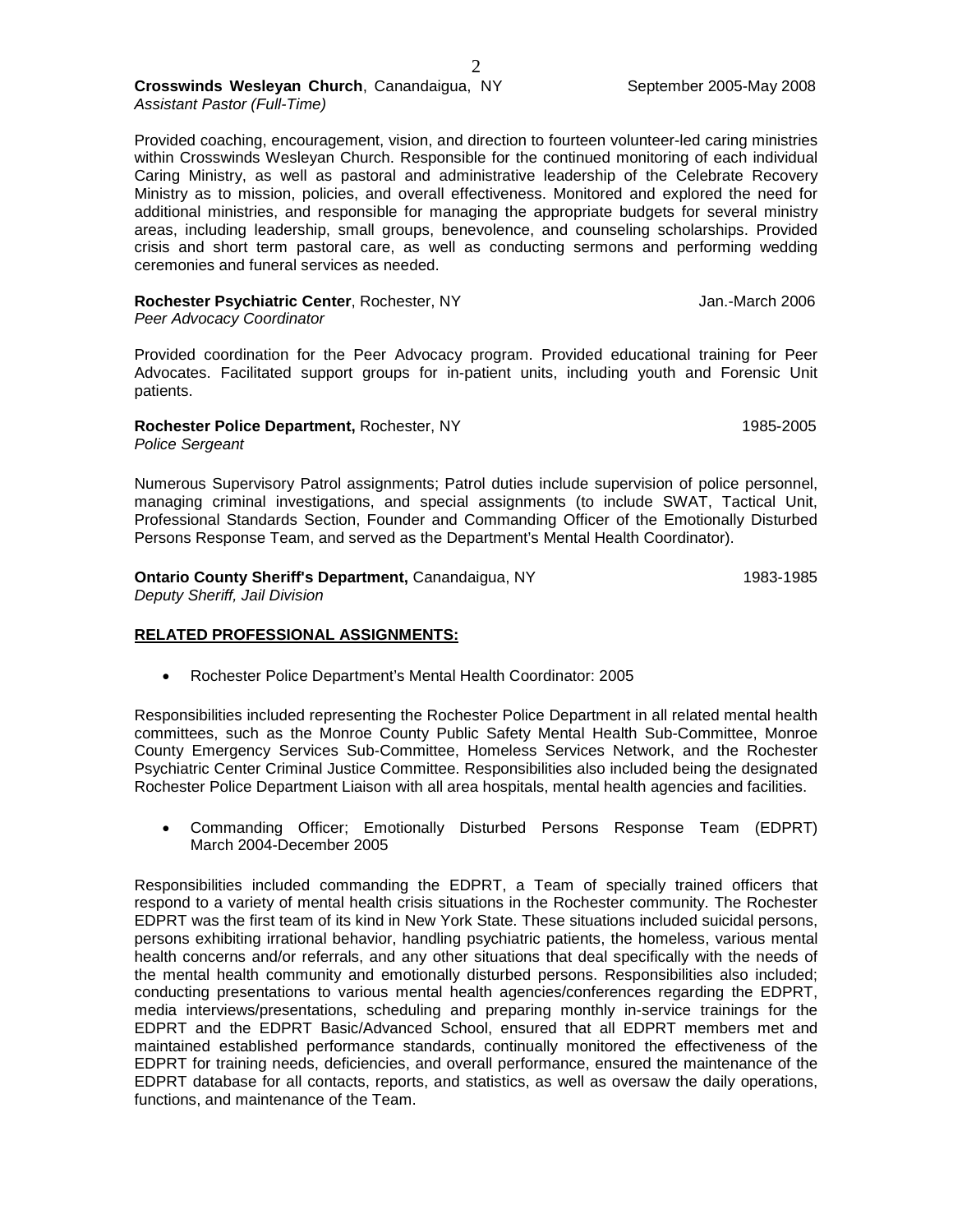#### **PROFESSIONAL ACCOMPLISHMENTS:**

- Consultant: Justice and Mental Health Collaboration Program, New York State Department of Criminal Justice Services: February 2014-present
- Consultant for Cortland, NY Police Department in creating and establishing EDPRT and EDPRT related schools; March 2013-present
- Consultant for Binghamton, NY Police Department in creating and establishing EDPRT and EDPRT related schools; April 2010
- Consultant for Troy, NY Police Department in creating and establishing EDPRT and EDPRT related schools; 2006-present
- Developed and created the Emotionally Disturbed Persons Response Team (EDPRT); including developing and supervising the eighty (80) hour EDPRT Basic/Advanced Schools (one of the largest police mental health training courses in the United States), as well as the writing and creating of all EDPRT policies, procedures, and standards; 2002-present
- Developed, created, and instruct 'Emotional Safety and Survival for Law Enforcement,' and 'Emotional Safety and Survival for Law Enforcement Families,' a four-hour workshop designed to address the issues of mental health and mental illness, as well as signs and symptoms of depression and suicide among law enforcement and emergency services workers. Instructed to nearly 10,000 law enforcement officers/emergency services workers and their families across the United States.

## **PROFESSIONAL AFFILIATIONS/ACCOMPLISHMENTS/RECOGNITIONS:**

- National Trainer for Mental Health First Aid and Youth Mental Health First Aid: November 2013-present
- Certified Youth Mental Health First Aid Instructor: June 2013-present
- Recipient of the Genesee County Mental Health Association of NY Constance E. Miller award (2013)
- Certified Mental Health First Aid Instructor: September 2012-present
- Certified Master Instructor: Applied Suicide Intervention Skills Training (ASIST) July 2010- 2015
- SafeTalk (Suicide Alertness) Instructor: May 2008-2015
- Member: National Alliance on Mental Illness (NAMI)-Rochester Advisory Board 2005 present
- Member: Board of Directors, Suicide Intervention Skills Trainer Consortium of New York: May 2010-2014
- Certified SafeTalk Instructor Trainer: December 2011-December 2013
- Consulting Trainer: Applied Suicide Intervention Skills Training (ASIST): April 2012- November 2013
- Consultant: New York State Office of Mental Health: November 2011-November 2012
- Certified CONNECT Postvention Level 1 Instructor: March 2011-March 2013
- Certified QPR (Question, Persuade, Refer) Instructor: August 2010-August 2013
- Area Director: American Foundation for Suicide Prevention (AFSP) Western NY Chapter: August 2011-March 2012
- Chair, Board of Directors: American Foundation for Suicide Prevention (AFSP) Western NY Chapter: January 2010-August 2011
- Member: American Association of Christian Counselors 2007-2013
- Member: Depression and Bi-Polar Support Alliance's (DBSA) National Speaker's Bureau: 2003-2013
- Member: Board of Directors, AFSP-WNY Chapter: November 2008-January 2010
- Registered Instructor: Applied Suicide Intervention Skills Training (ASIST): June 2007
- Coordinated Care Services Inc. Board of Directors: 2006-2007
- Consultant: NYS Division of Criminal Justice Services: 2006-2009
- Recipient of 2006 MHANYS (Mental Health Association of New York State) Award for Program Excellence (Emotional Safety & Survival)
- Recipient of 2006 NAMI-Rochester Consumer Advocate Award
- Recipient of 2006 National Association of Social Workers (Genesee Valley Division) Public Citizen of the Year Award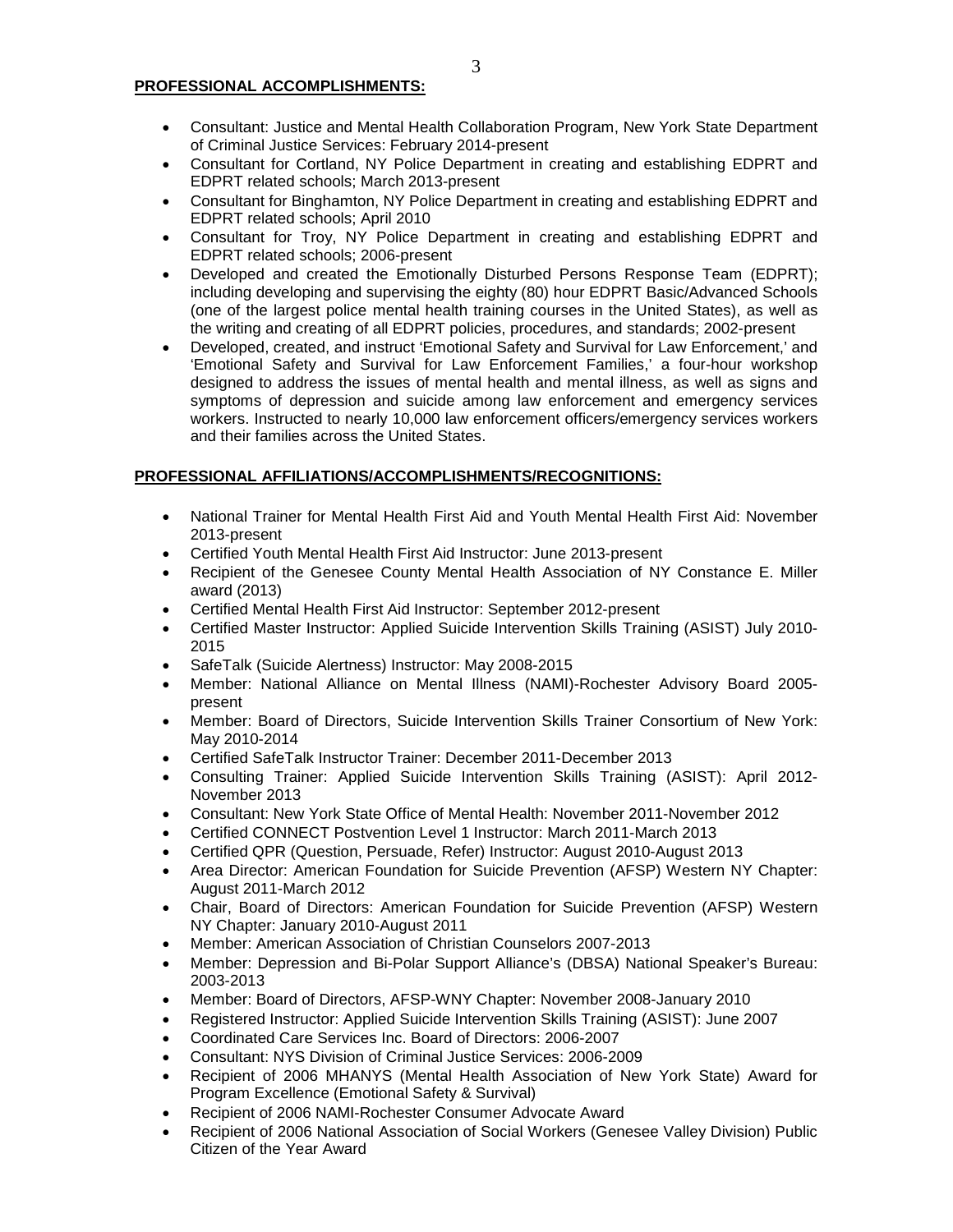- Recipient of Monroe County District Attorney's Office Commendation Award (2006)
- Recipient of Troy, NY Police Department Merit Award (2006)
- Recipient of 2005 Rochester Mental Health Coalition 'Joan Nobiling' Individual Consumer Empowerment Award for mental health advocacy
- Critical Incident Stress Peer Training (Peer Response Critical Incident Stress Debriefer): 2005
- Bureau of Municipal Police Instructor Evaluator Certification: 2005, 1992
- Rochester Police Department Unit Commendation Award (EDPRT) 2005
- East House Partners in Quality Award (EDPRT): 2005
- Rochester Police Dept. Excellent Police Service Award (Emotional Safety and Survival Course): 2004
- Rochester Police Dept. Good Conduct Award: 2004
- NYS Commission of Correction Suicide Prevention Instructor: 2004
- NYS Division of Criminal Justice Services Police Mental Health Instructor: 2004
- Rochester Police Dept. Excellent Police Service Awards: 2003 (2), 1995, 1992, 1990, 1987
- Rochester Police Dept. Physical Fitness Award: 2003
- Acute Stress Management Seminar: 2003
- Multi-Media Instructor: 2003
- FBI Basic Hostage Negotiation School: 1996
- Bureau of Municipal Police Instructor Development Certification: 1990
- Rochester Police Dept. Chief's Letter of Recognitions: 1991, 1990, 1989 (2), 1987
- Rochester Police Dept. Lifesaving Award: 1986

# **MINISTERIAL ACCOMPLISHMENTS:**

- Certificate in Biblical Counseling; American Association of Christian Counselors: March 2010
- Catalyst in the implementation, development, leadership training, and provided overall responsibility and accountability to the Crosswinds Wesleyan Church Celebrate Recovery ministry, a Christ-centered 12 Step program.
- Developed and created 'Overcoming the Darkness: A Christian Perspective on Mental Health, Mental Illness, Suicide Prevention and Awareness,' a four-hour workshop designed to address the issues of mental health and mental illness, as well as signs and symptoms of depression and suicide among those in the Christian/faith community.

# **OTHER MINISTERIAL EXPERIENCE:**

- Ordained Minister (Wesleyan Denomination): September 2007-December 2010
- Licensed Pastor (Wesleyan Denomination): 2004
- Men's Ministry Director (Crosswinds Wesleyan Church) April 2004-January 2006
- Christian Education Director/VBS Director: Victor United Methodist Church, Victor, NY Febru**a**ry 2001-May 2002
- Lay Speaker: United Methodist Church November 2001-May 2002
- Provided bi-weekly worship services/sermons to Heather Heights Nursing Home: Pittsford, NY 2002-2004
- Chaplain; National Internal Affairs Investigator's Association: 2002-2005
- Bible Study Teacher-Open Door Mission, Rochester, NY: 2001-2004

# **OTHER ACCOMPLISHMENTS/RECOGNITIONS:**

- Numerous Keynote and training presentations at various mental health conferences and college classes on stress, depression, communication skills, mental health stigmas, recovery, suicide awareness and prevention: 2004 to present
- Numerous Keynote and training presentations at various church/parachurch conferences on stress, depression, communication skills, mental health stigmas, recovery, suicide awareness and prevention: 2004 to present